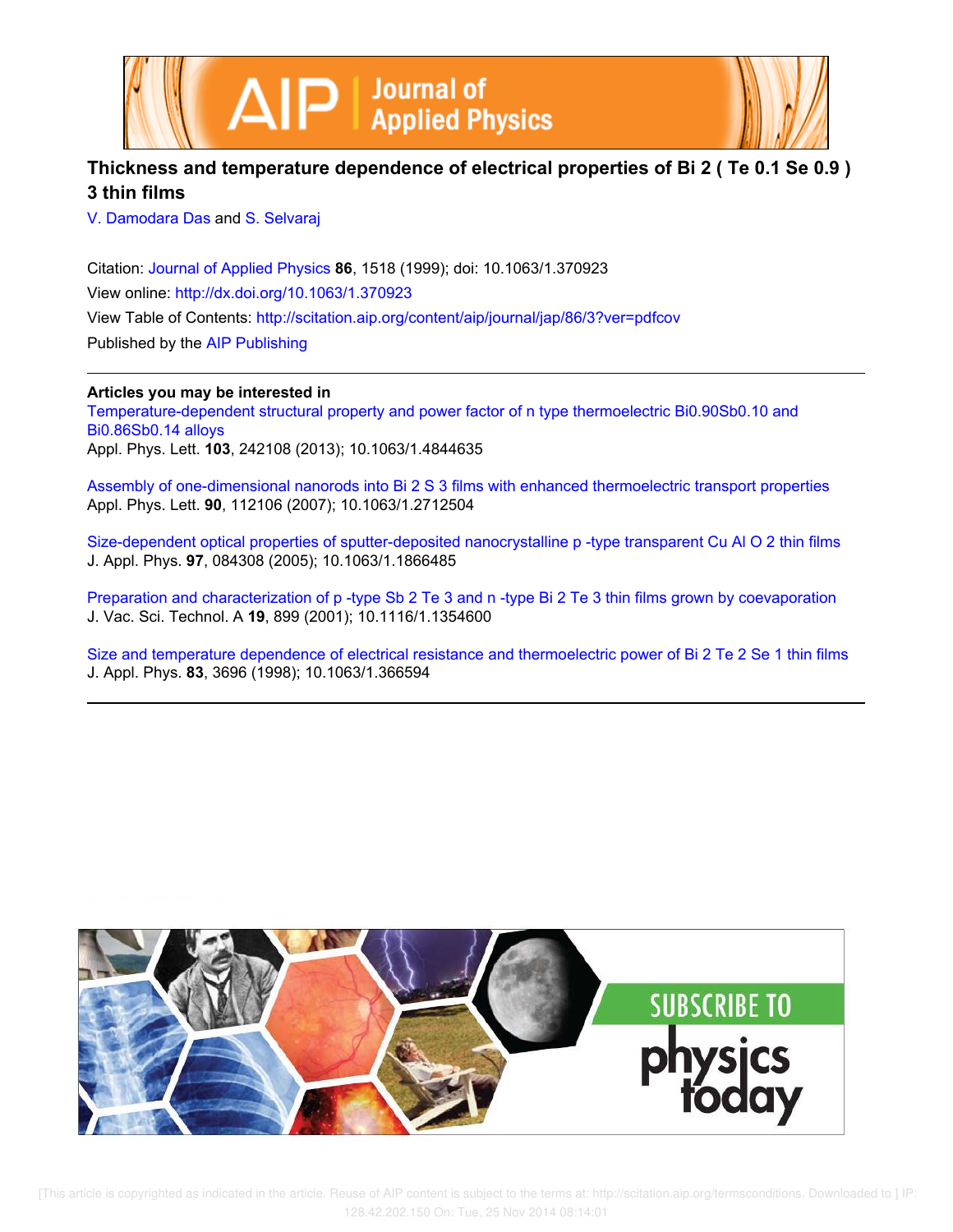# **Thickness and temperature dependence of electrical properties of Bi<sup>2</sup>** "**Te0.1Se0.9**…**<sup>3</sup> thin films**

V. Damodara Das<sup>a)</sup> and S. Selvaraj

*Thin Film Laboratory, Department of Physics, Indian Institute of Technology, Madras, Chennai 600 036, India*

(Received 22 September 1998; accepted for publication 13 April 1999)

Thin films of different thicknesses have been vacuum deposited onto clean glass plates held at room temperature using the flash evaporation technique in a vacuum of  $2\times10^{-5}$  Torr. The structural characterization of the bulk and the thin films was carried out using x-ray diffraction, transmission electron microscopy, and selected area electron diffraction techniques. Electrical resistance and thermoelectric power of the films were measured in the same vacuum of  $2\times10^{-5}$  Torr in the temperature range 300–450 K. The conduction activation energy of the films was calculated using the electrical resistivity and thermoelectric power data of the films. The thickness dependence of the activation energy observed is attributed to the polycrystalline nature of the films. Grain growth and reorientation of the grains take place during the annealing process. The thickness dependence of electrical resistivity and thermoelectric power of the films are explained by the effective mean free path model [C. R. Tellier, Thin Solid Films **51**, 311 (1978)]. The important physical parameters like mean free path, Fermi energy, power index of the energy dependant expression for the mean free path, the hypothetical bulk resistivity and the thermoelectric power have been calculated by the combined analysis of electrical resistivity and thermoelectric power. The electron-phonon scattering mechanism is found to be dominant in the material. © *1999 American Institute of Physics.*  $[$ S0021-8979(99)05214-7 $]$ 

#### **I. INTRODUCTION**

Semiconducting thermoelements find applications in thermoelectric devices like power generators, refrigerators, IR devices, etc. Currently,  $Bi_2Te_3$ , PbTe and Si-Ge alloys are found to be the most important thermoelectric materials. Bi<sub>2</sub>Te<sub>3</sub> semiconductors exhibit a higher thermoelectric figure of merit than the other two semiconductors. Solid solutions of  $Bi<sub>2</sub>Te<sub>3</sub>$  and  $Bi<sub>2</sub>Se<sub>3</sub>$  are found to enhance the thermoelectric figure of merit further above that of the  $Bi<sub>2</sub>Te<sub>3</sub>$  material due to the reduced thermal conductivity.<sup>1</sup> There have been a number of works on thermoelectric power, electrical resistivity, Hall coefficient, etc. of  $Bi_2Te_3 - Bi_2Se_3$  semiconductors in the bulk state. $2^{-14}$  However, there is not much work in the thin film state on these materials. In this article, we report the size effect analysis of thermoelectric power and electrical resistivity of  $Bi_2Te_3-Bi_2Se_3$  ternary alloy thin films of a particular composition  $x=0.9$  among  $\text{Bi}_2(\text{Te}_{1-x}\text{Se}_x)$ <sub>3</sub> solid solutions. Thickness and grain size are related nearly linearly with each other. Hence, the dependence of various properties on the thickness and the grain size are similar.

#### **II. EXPERIMENT**

A bulk alloy of  $Bi_2(Te_{0.1}Se_{0.9})_3$  semiconductor was prepared by melting the required amounts of elements in an evacuated  $(2 \times 10^{-5}$  Torr) quartz ampoule by heating it in a muffle furnace. The system was kept at the melting points of each of the elements for one day. Then, the temperature was increased to just above the melting point of the alloy system and was maintained at that temperature for two days. The quartz ampoule was shaken frequently during this period to ensure thorough mixing. After this, the temperature was reduced to just below the melting point of the alloy system and the alloy system was annealed at this temperature for four days. Finally, the temperature was gradually decreased to room temperature.

The bulk alloy thus obtained was powdered into tiny particles and was used as charge for preparing the thin films, using the flash evaporation technique. The powdered particles were taken in a basket, attached to which there was a hollow cylindrical tube. Just below the bottom end of this tube was a rectangular tantalum boat which was connected to two electrodes for heating it. The basket was vibrated using a relay switch due to which the particles (charge), guided through the hollow cylindrical tube, would fall onto the hot boat which was maintained at a temperature much above the boiling point of the alloy. This led to an instantaneous evaporation of the alloy particles. The vibration of the basket was controlled by adjusting the voltage supplied to the relay switch, and hence, the deposition rate was also controlled to the same value  $(15 \text{ Å/s})$  for all films. Films were grown at room temperature onto ultrasonically cleaned glass plates. Thickness and deposition rate were monitored using the quartz crystal monitor.

Thin films were structurally characterized using x-ray diffraction (XRD), transmission electron microscopy (TEM) and selected area electron diffraction  $(SAD)$  techniques. Electrical resistance was measured in vacuum as a function  $a)$ Electronic mail: vddas@acer.iitm.ernet.in contract also example at the temperature in the temperature range  $300-450$  K. Thermal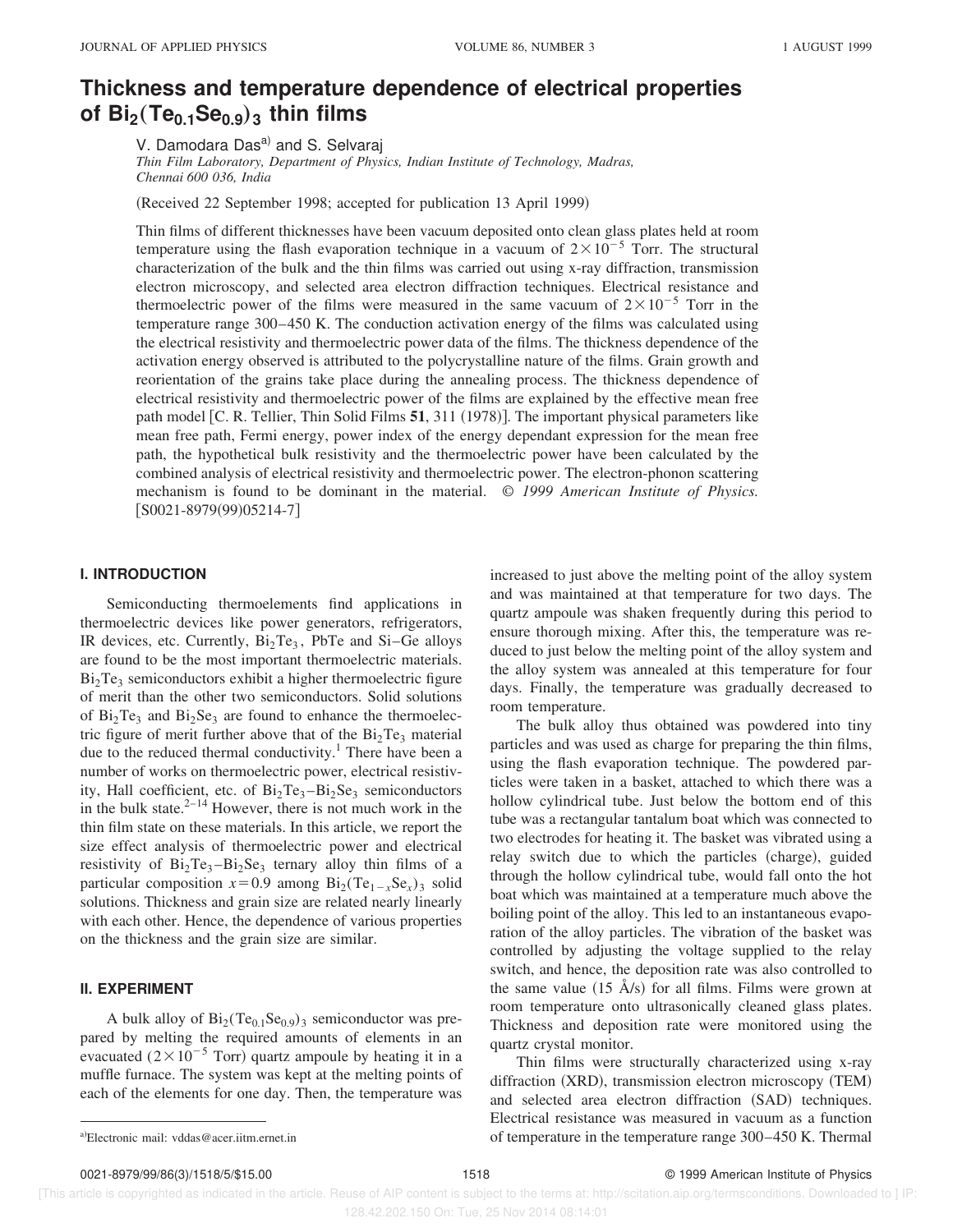

FIG. 1. XRD pattern of the bulk alloy. Radiation used; Mo  $K\alpha_1$ ,  $\lambda$  $= 0.709$  Å.

emf across the thin films was also measured in the temperature range of 300–450 K in vacuum using the integral technique using copper as the other material of the thermocouple. Large area copper pad pressure contacts were used for the measurement of electrical resistance and thermal emf of the films. Copper–Constantan thermocouples were used for the temperature measurement. Electrical resistance value of the films for our studies are found to be of the order of a few kiloohms (above 2 k $\Omega$ ), whereas the cotact resistance value is found to be tens of milli ohms, which is too small compared to the electrical resistance of the films. Electrical resistance was also measured using tin contacts (precoated before deposition of the films). It was found that the film resistance measured using the tin contacts agreed well with that measured using copper pad contacts. We have used large



FIG. 2. XRD patterns of typical annealed and unannealed thin film of thickness 1800 Å. Radiation used: Cu $K\alpha_1$ ;  $\lambda = 1.541$  Å.



FIG. 3. Transmission electron micrograph (TEM) and selected area electron diffraction (SAD) pattern of a thin film.

area ( $>1$  cm<sup>2</sup>) copper pad contacts to ensure that there is a perfect very low resistance, ohmic electrical contact. The contact resistance is of the order of few tens of a milliohms.

#### **III. RESULTS AND DISCUSSION**

XRD patterns shown in Figs. 1 and 2 for the bulk alloy and the thin film, respectively, reveal their polycrystalline nature. The larger number of sharp peaks observed for the annealed film compared to the unannealed film indicates that grain growth and grain reorientation take place during the annealing program. Electron micrograph (TEM) and electron diffraction  $(SAD)$  patterns shown in Fig. 3 also confirm the XRD observation. The *d* values obtained using all these techniques agree with the American Standard for Testing and Materials (ASTM) *d* values of  $Bi_2Te_3$  and  $Bi_2Se_3$  compounds. This confirms the alloy formation in both the bulk and thin film states. Grain size, calculated for annealed films using the XRD patterns, indicates that it increases as the film thickness increases (Table I). It is seen from Fig. 2 that the unannealed film shows a weak and broad  $(015)$  peak. This indicates that the crystallite size is small. However, the annealed film shows a sharp  $(015)$  peak due to grain growth during annealing. Since, we observe weak peaks for the unannealed film, grain size calculation is less accurate for these compared to that for the annealed films. However, we have given the approximate grain size values for unannealed films in Table I. We have used annealed films for our electrical investigations.

#### **IV. TEMPERATURE DEPENDENCE OF ELECTRICAL RESISTIVITY AND THERMOELECTRIC POWER**

#### **A. Electrical resistivity**

Resistivity of the films was calculated from the measured resistance values using the dimensions of the films.

TABLE I. Variation of grain size with thickness.

| <b>Thickness</b><br>A | Grain size $(\AA)$ |          |  |
|-----------------------|--------------------|----------|--|
|                       | As-grown           | Annealed |  |
| 1000                  | 150                | 180      |  |
| 1400                  | 160                | 200      |  |
| 1800                  | 180                | 230      |  |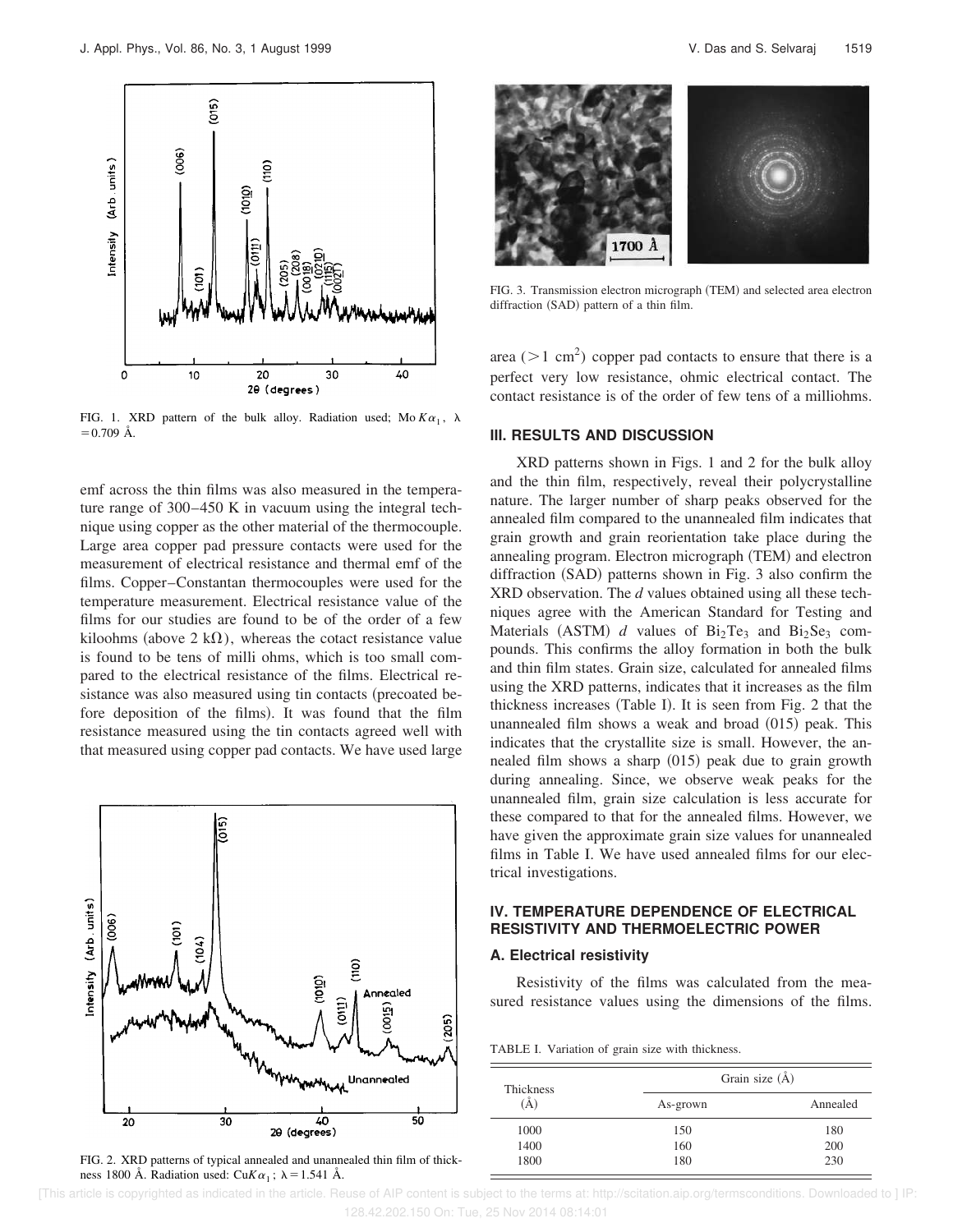

FIG. 4. Plot of  $ln(\rho)$  vs 1000/ *T* for thin films of different thicknesses.

Conduction activation energy values  $(\Delta E)$  of the films calculated from the Arrhenius plots of resistivity  $(Fig. 4)$  indicate that the activation energy for conduction decreases as the film thickness increases. This is attributed to the polycrystalline nature of the films in which the grain boundary potential decreases as the grain size increases. $15-17$ 

#### **B. Thermoelectric power**

Thermoelectric power measurement in the temperature range 300–450 K indicated the *n*-type nature of the films. The temperature dependence of the thermoelectric power of semiconductors is given by the expression,<sup>18</sup>

$$
S = -\frac{k}{e} \left[ \frac{E(0)}{kT} - \frac{\gamma}{k} + A \right],\tag{1}
$$

where  $E(0)$  is the activation energy,  $k$  and  $e$  the usual physical constants,  $\gamma$  the temperature coefficient of activation energy for conduction and *A* is a constant which depends on the nature of scattering. Normally, *A* is a constant between 2 and 4. Activation energy values  $E(0)$  were obtained from the slopes of the plots of thermoelectric power versus reciprocal temperature (Fig. 5). The  $\gamma$  values have been obtained from the linear plots of the Peltier coefficient  $\Pi$  (=ST) as a function of temperature<sup>19</sup> and  $A$  values have been obtained from



FIG. 5. Thermoelectric power variation as a function of reciprocal temperature for films of different thicknesses.

TABLE II. Activation energy values  $\Delta E$  and  $E(0)$ ,  $\gamma$  and  $A$ .

| <b>Thickness</b><br>$\rm(\AA)$ |            | Activation energy (meV) | $\gamma E$           |     |
|--------------------------------|------------|-------------------------|----------------------|-----|
|                                | $\Delta E$ | E(0)                    | $(eV K^{-1})$        |     |
| 700                            | 40         | 40                      | $3.0 \times 10^{-4}$ | 3.7 |
| 1000                           | 30         | 35                      | $2.7 \times 10^{-4}$ | 3.4 |
| 1400                           | 35         | 30                      | $2.6 \times 10^{-4}$ | 3.2 |
| 1800                           | 30         | 30                      | $2.6 \times 10^{-4}$ | 3.2 |

the above expression. The results are given in Table II. Activation energy values  $\Delta E$  and  $E(0)$ , obtained respectively from the Arrhenius plots of resistivity and the plots of thermoelectric power versus reciprocal temperature, closely agree with each other. This indicates that electrical conduction takes place mainly in the conduction band (above  $E_C$ ) and there is no hopping conduction in the films. $18$  Activation energy value decreases as the film thickness increases, which is as is expected. Value of *A* close to 3 is attributed to lattice scattering in a material.<sup>1</sup> We have also found the  $A$  values to be around 3, and hence, predominant scattering in this material film is lattice scattering. However, there is a slight deviation of our *A* values from 3 which could be due to small scattering contributions from other scattering processes and the experimental inaccuracies.

## **V. THICKNESS DEPENDENCE OF ELECTRICAL RESISTIVITY AND THERMOELECTRIC POWER**

### **A. Electrical resistivity**

When the thickness of a material is comparable to a length characteristic of the given phenomenon, classical or quantum size effect occurs. Classical size effect occurs when at least one of the charge carrier motion parameters having the dimension of length becomes of the order of the film thickness. Thus, when the mean free path of the charge carrier is comparable to the thickness of a material, the important transport properties such as electrical resistivity and thermoelectric power are affected. Size effect on electrical resistivity has been analyzed over many years by various workers. Fuchs–Sondheimer $^{20}$  model accounted well the size effect on electrical resistivity of single crystalline thin films. However, their model was not suitable to explain electrical resistivity of polycrystalline thin films. So, Mayadas, and Shatzkes<sup>21</sup> developed a new model to account for the grain boundary scattering in polycrystalline thin films. But, this model was too complicated and it was difficult for analysis. Tellier<sup>22</sup> developed a simple effective mean free path model for polycrystalline thin films. According to this model, resistivity  $(\rho_f)$  of a polycrystalline thin film is given by

$$
\rho_f = \rho_g \bigg[ 1 + \frac{3}{8t} (1 - p) l_g \bigg],\tag{2}
$$

where  $\rho_g$  is the "grain boundary" resistivity, i.e., resistivity of the hypothetical bulk which has the same microstructure as that of the film,  $p$  the specularity parameter,  $l_g$  the effective mean free path in the above hypothetical bulk and *t* the thickness of the film.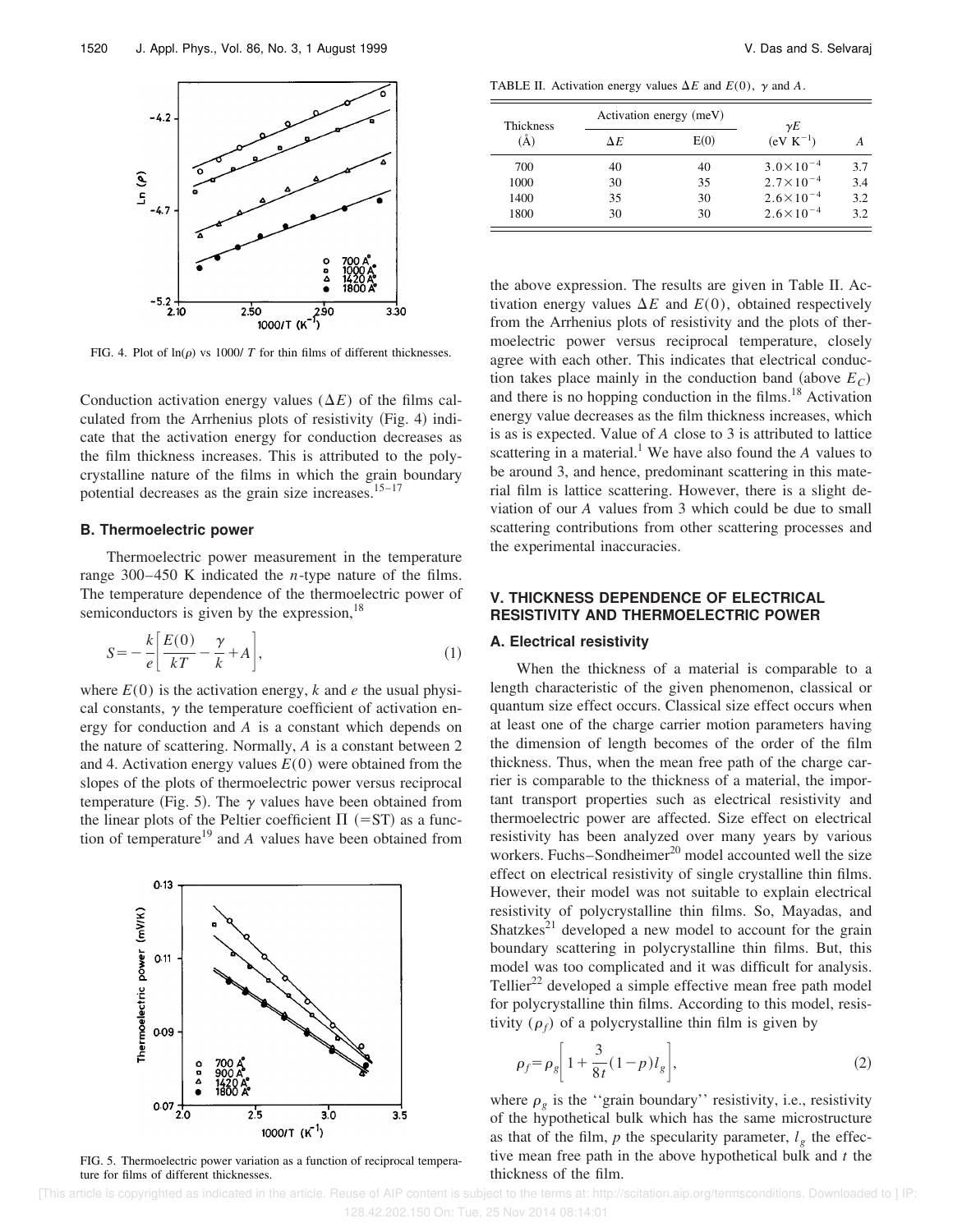

FIG. 6. Electrical resistivity as a function of reciprocal thickness at different temperatures.

According to this equation, a plot of resistivity versus reciprocal thickness is a straight line. The slope gives the value of  $(3/8)(1-p)l_g$  and the intercept gives the value of  $\rho_g$ .  $\rho_g$  is called the hypothetical bulk resistivity because, it is the resistivity of a film, having the same microstructure as that of the films prepared, whose thickness is infinity  $(i.e.,)$  $1/t=0$ ). Figure 6 shows the plots of resistivity values as a function of reciprocal thickness at different temperatures. From the slopes of the linear plots, we have calculated the mean free path values  $l<sub>g</sub>$  at different temperatures assuming  $p=0$  for our polycrystalline films. Values of  $l_g$  and  $\rho_g$  are given in Table III. The mean free path value decrease as the temperature increases due to increased lattice vibrations.

#### **B. Thermoelectric power**

Pichard *et al.*<sup>23</sup> extended the effective mean free path model of Tellier, developed for electrical resistivity, to calculate the thermoelectric power of thin films. Thermoelectric power of thin films in the effective mean free path model is given by

$$
S_f = S_g \left[ 1 - \frac{3}{8t} (1 - p) l_g \frac{U_g}{1 + U_g} \right],
$$
 (3)

where

$$
S_g = \frac{\pi^2 k^2 T}{3e E_F} (1 + U_g) \text{ and } U_g = \left(\frac{\partial \ln l_g}{\partial E}\right)_{E_F}.
$$

 $S_g$  is known as the thermoelectric power of the infinitely thick film or the bulk having the same microstructure as that of the films.

TABLE III. Physical parameters obtained using size effect analysis.

| Temperature<br>(K) | $\rho_e \times 10^{-3}$<br>$(\Omega$ cm) | $S_{\rho}$<br>$(\mu V/K)$ | (A)  | $U_{\alpha}$ | $E_F$<br>(eV) | $n \times 10^{19}$<br>$\rm (cm^{-3})$ |
|--------------------|------------------------------------------|---------------------------|------|--------------|---------------|---------------------------------------|
| 310                | 5.7                                      | 75.0                      | 3800 | $-0.070$     | 0.094         | 74                                    |
| 350                | 5.3                                      | 83.7                      | 3600 | $-0.083$     | 0.094         | 7.5                                   |
| 400                | 4.8                                      | 88.7                      | 3300 | $-0.131$     | 0.096         | 8.0                                   |
| 425                | 4.5                                      | 91.3                      | 3200 | $-0.143$     | 0.097         | 8.2                                   |



FIG. 7. Thermoelectric power as a function of reciprocal thickness at different temperatures.

From this equation, we can obtain the slope as (3/8)  $\times [U_g/(1+U_g)]\overline{I_g}S_g$  assuming  $p=0$ , from the plots of  $S_f$  vs 1/*t* at different temperatures.  $S_g$  values can be obtained from the *y* intercepts of these plots. Figure 7 shows the plots of thermoelectric power of thin films as a function of reciprocal thickness.  $U_g$  values are determined using the  $l_g$  values obtained from the size effect analysis of electrical resistivity of the films. The negative values of  $U_g$  indicate that the mean free path decreases with the increase in energy of the electrons. Mean free path variation with energy depends on the scattering mechanism. For the electron–phonon scattering interaction, mean free path decreases with the increase in energy, whereas, for ionic and ionized impurities types of scattering interaction, mean free path increases with the increase in energy.<sup>1</sup> This alloy system is a ternary compound semiconductor in which all types of scattering mechanisms can be operating simultaneously. But, the negative value of  $U_g$  indicates that the electron - phonon scattering interaction is the dominant one in this material.

Fermi energy  $E(F)$  values were calculated from the  $S_g$ values determined from the intercept of the plot of  $S_f$  versus reciprocal thickness. Using the calculated Fermi energy values, electron concentration *n* was evaluated using the formula,

$$
n = \frac{4\,\pi}{\sqrt{\pi}} (2\,\pi m^* kT/h^2)^{3/2} F_{1/2}
$$
 (4)

where  $m^*$  is effective mass of the electrons,  $k$  the Boltzmann constant, *T* the temperature and  $F_{1/2}$  the Fermi integral. Reported effective mass value of  $m*/m=0.3$  (Ref. 24) for the composition of  $Bi_2(Te_{0.1}Se_{0.9})_3$  has been used for this calculation. Since the Fermi energy value only weakly depends on the temperature, we have used this value of effective mass for all temperatures. It is found that the electron concentration increases with the increases of temperature.

Figure 8 shows the variation of thermoelectric power factor  $(S^2\sigma)$  of thin films with temperature. Thermoelectric power factor values are found to be small compared to those of the bulk alloy of this composition. This is due to the usual high value of resistivity in the films because of very small grains (due to internal surface scattering effects) in the films